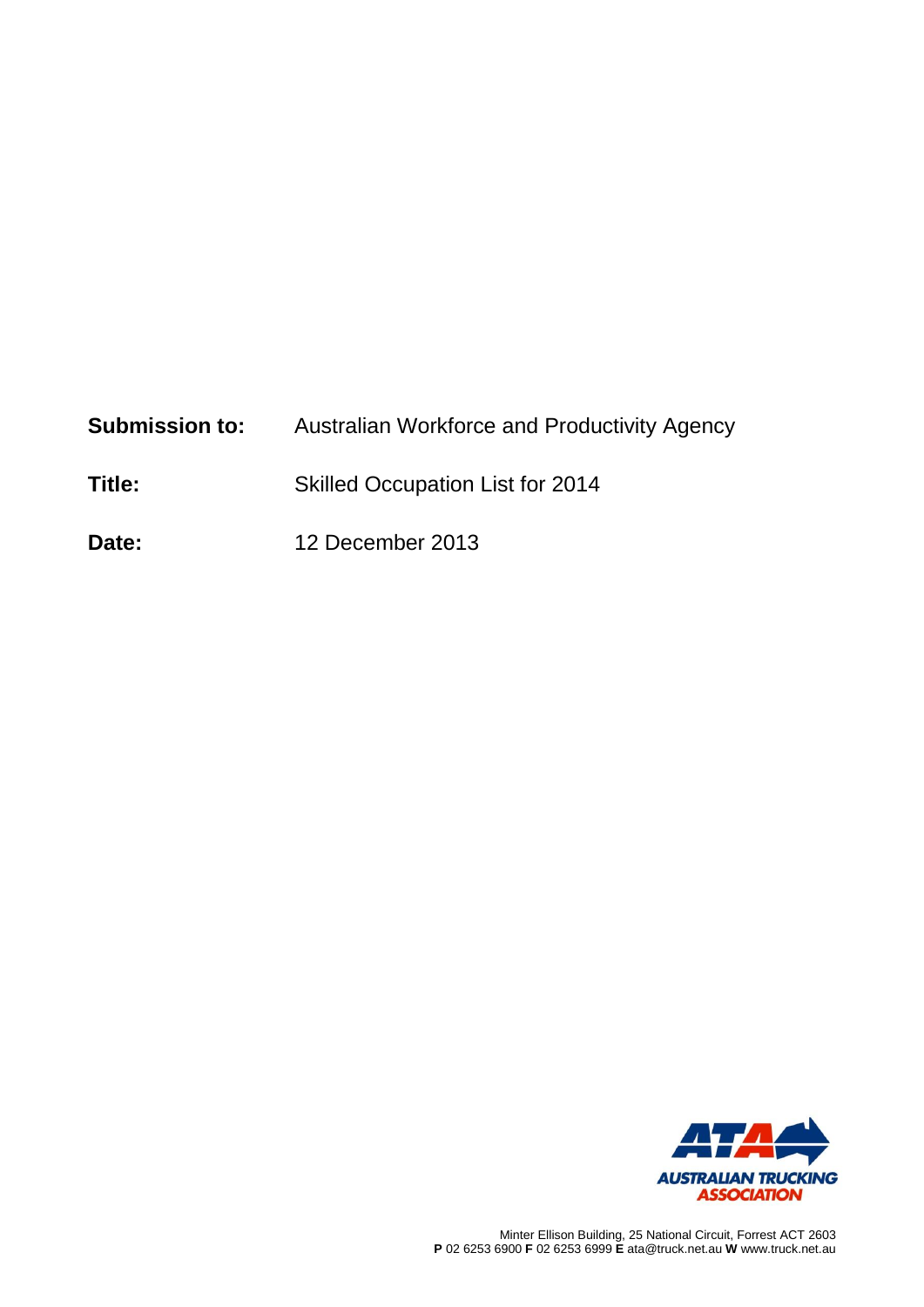# **Contents**

| 1. |       |  |  |  |  |  |
|----|-------|--|--|--|--|--|
| 2. |       |  |  |  |  |  |
| 3. |       |  |  |  |  |  |
| 4. |       |  |  |  |  |  |
| 5. |       |  |  |  |  |  |
|    | 5.1.  |  |  |  |  |  |
|    | 5.2.  |  |  |  |  |  |
|    | 5.3.  |  |  |  |  |  |
|    | 5.4.  |  |  |  |  |  |
|    | 5.5.  |  |  |  |  |  |
|    | 5.6.  |  |  |  |  |  |
|    | 5.7.  |  |  |  |  |  |
|    | 5.8.  |  |  |  |  |  |
|    | 5.9.  |  |  |  |  |  |
|    | 5.10. |  |  |  |  |  |
|    | 5.11. |  |  |  |  |  |
|    | 5.12. |  |  |  |  |  |
| 6. |       |  |  |  |  |  |
|    | 6.1.  |  |  |  |  |  |
|    | 6.2.  |  |  |  |  |  |
|    | 6.3.  |  |  |  |  |  |
| 7. |       |  |  |  |  |  |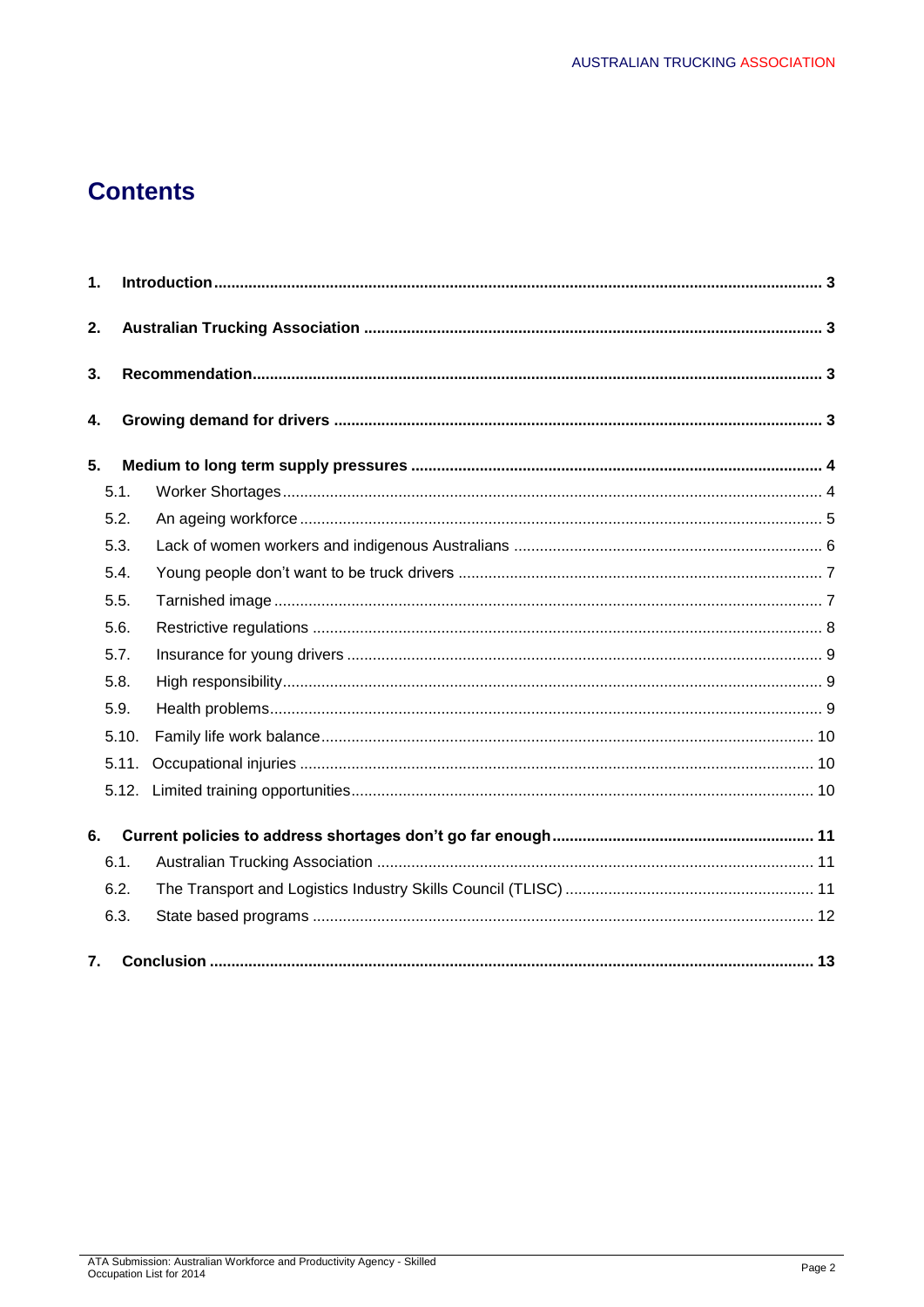## **1. Introduction**

An efficient road transport industry is vital to the continued growth of the Australian economy. A skilled and competent workforce, able to meet the demands of the growing freight task, in a safe, sustainable manner is needed.

The Consolidated Skilled Occupation List (CSOL) identifies occupations where recruitment of skilled migrants can meet the medium and long term skill needs of the Australian economy that cannot be met through employer and state-sponsored migration programs, or by efforts aimed at employing, training, skilling and up-skilling Australians.

Currently, heavy vehicle drivers are not listed on the Skilled Occupation List (SOL), as the profession does not appear on the CSOL. In order for the predicted national freight task to be met, it is vital that this be redressed.

The heavy vehicle industry supports a wide variety of businesses and activities. While demand for freight services continues to grow and is set to double by 2030 and triple by 2050, the heavy vehicle industry is under pressure from severe driver shortages and a negative image problem. This makes attracting young workers, female workers and other kinds of potential Australian workers generally more difficult.

The industry has recognised that significant action is needed in order to keep Australia moving, since current recruitment policies are not meeting the driver shortage. Some estimates have indicated that the rate of recruitment will need to increase by 150 per cent in order to support the increased demand for road freight services and a simultaneous loss of retiring drivers.<sup>1</sup>

At the ATA's annual event, Trucking Australia 2013, one of the most popular sessions held was on the issue of attracting more workers to the industry.

Given the constraints that operators have in sourcing and keeping heavy vehicle drivers in their businesses, it is crucial that the AWPA and the government seriously consider changing the CSOL to include heavy vehicle drivers in order for temporary, competent foreign drivers to supplement the Australian workforce. Current policies, while going some way to address skill shortages, will not meet the predicted freight demand over the long or medium term.

In order to further persuade the AWPA to review its recommendations on the inclusion of heavy vehicle drivers in the CSOL the Australian Trucking Association (ATA) provides examples of the importance of the industry to Australia's productivity and GDP, illustrating what the industry is doing domestically to train its existing workforce and other initiatives that attempt to meet the skill shortages.

## **2. Australian Trucking Association**

The ATA is the peak body that represents the trucking industry. Its members include state and sector-based trucking associations, some of the nation's largest transport companies, and businesses with leading expertise in truck technology.

## **3. Recommendation**

**.** 

*Heavy vehicle drivers (ANZSCO 733111) should be included on the Consolidated Skilled Occupation List, in order for overseas drivers to apply for 457 visas and for the heavy vehicle industry to meet the growing freight task.* 

## **4. Growing demand for drivers**

*The heavy vehicle industry is a significant contributor to national and state economies.*

The freight industry generates direct, as well as flow on, activity through its contribution to the activity of a diverse range of industries and supply chains.

<sup>1</sup> Department of Transport Victoria, 2010, *A workforce strategy for road freight drivers*, page 4

ATA Submission: Australian Workforce and Productivity Agency - Skilled ATA Submission: Australian Workforce and Productivity Agency - Skilled<br>Occupation List for 2014 Page 3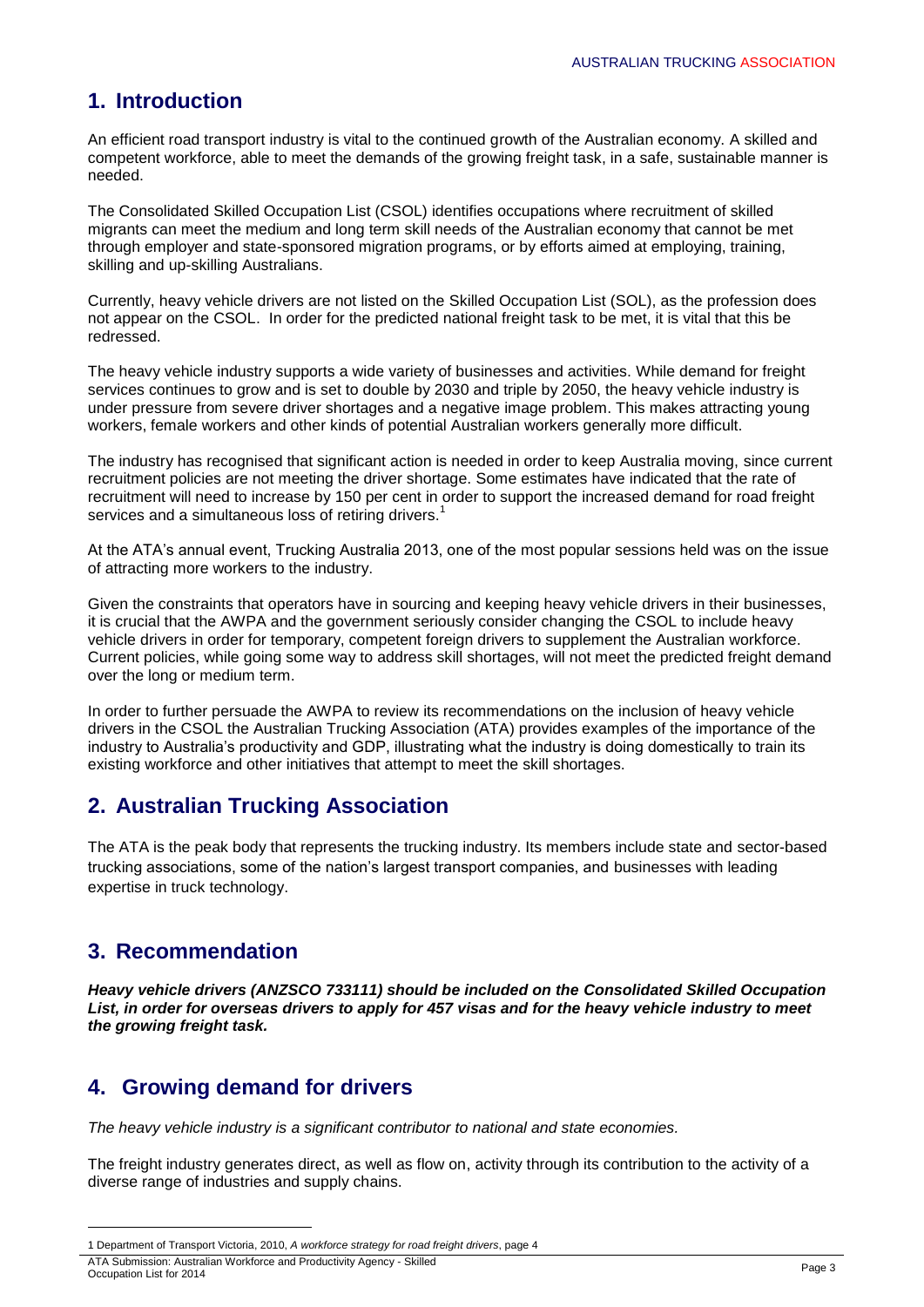Direct value generated by specialised road transport businesses added more than \$18 billion to the Australian economy in FY2012 or 1.4 per cent of Gross Domestic Product (GDP).

This is similar to major industries such as electricity (1.4 per cent contribution to GDP), coal mining (1.7 per cent) and agriculture (1.9 per cent) and several orders of magnitude greater than other modes of freight transport. The gross value added by the road freight industry is almost six times that of the gross value added by the rail freight industry and more than 19 times that of the coastal shipping industry. 2



#### Figure 6: Direct economic contribution by freight mode (FY2012)

Source: IBISWorld (2012a), IBISWorld (2012b) and IBISWorld (2012c)

Source: Page 12 - A future strategy for road supply and charging in Australia, PricewaterhouseCoopers 2013

Road freight will continue to play a crucial role in Australia's GDP and needs specific action in order for the freight task to be met. However, there are strains on the industry that limit the attraction and retention of Australian workers.

## **5. Medium to long term supply pressures**

The heavy vehicle industry has been suffering from a limited availability of workers for many years and the problems mentioned below are well known within industry.

#### **5.1. Worker Shortages**

Competition from other industries, specifically construction and mining, puts extreme pressure on the recruitment of heavy vehicle drivers. This competition is also not predicted to cease, leading to a situation of long term shortages Australia-wide. Consultation of industry members conducted by the ATA has highlighted shortages in the following locations:

NSW: Albury, Corowa, Wagga Wagga, Leeton, Griffith, Dubbo, Orange, Goulburn, Parkes, Forbes, Grenfell, the Riverina, West Wyalong, Temora, Junee, Cootamundra, Hunter Valley and Tumut.

NT: Darwin.

VIC: Wodonga, Wangaratta, Shepparton and Cobram.

QLD: Townsville, Mackay, Rockhampton, Bowen basin to Miles/Chinchilla/Roma, and Gladstone region.

WA: Derby, Port Hedland, Newman, Esperance, Karratha, Broome and Perth.

If these shortages are not addressed in the short term, there will be greater demand for drivers in the long term in these regions experiencing economic growth.

1

ATA Submission: Australian Workforce and Productivity Agency - Skilled Notice about the continuum of the contract of the contract of the contract of the contract of the contract of the Page 4<br>Occupation List for 2014  $2$  Page 12 - A future strategy for road supply and charging in Australia, PricewaterhouseCoopers 2013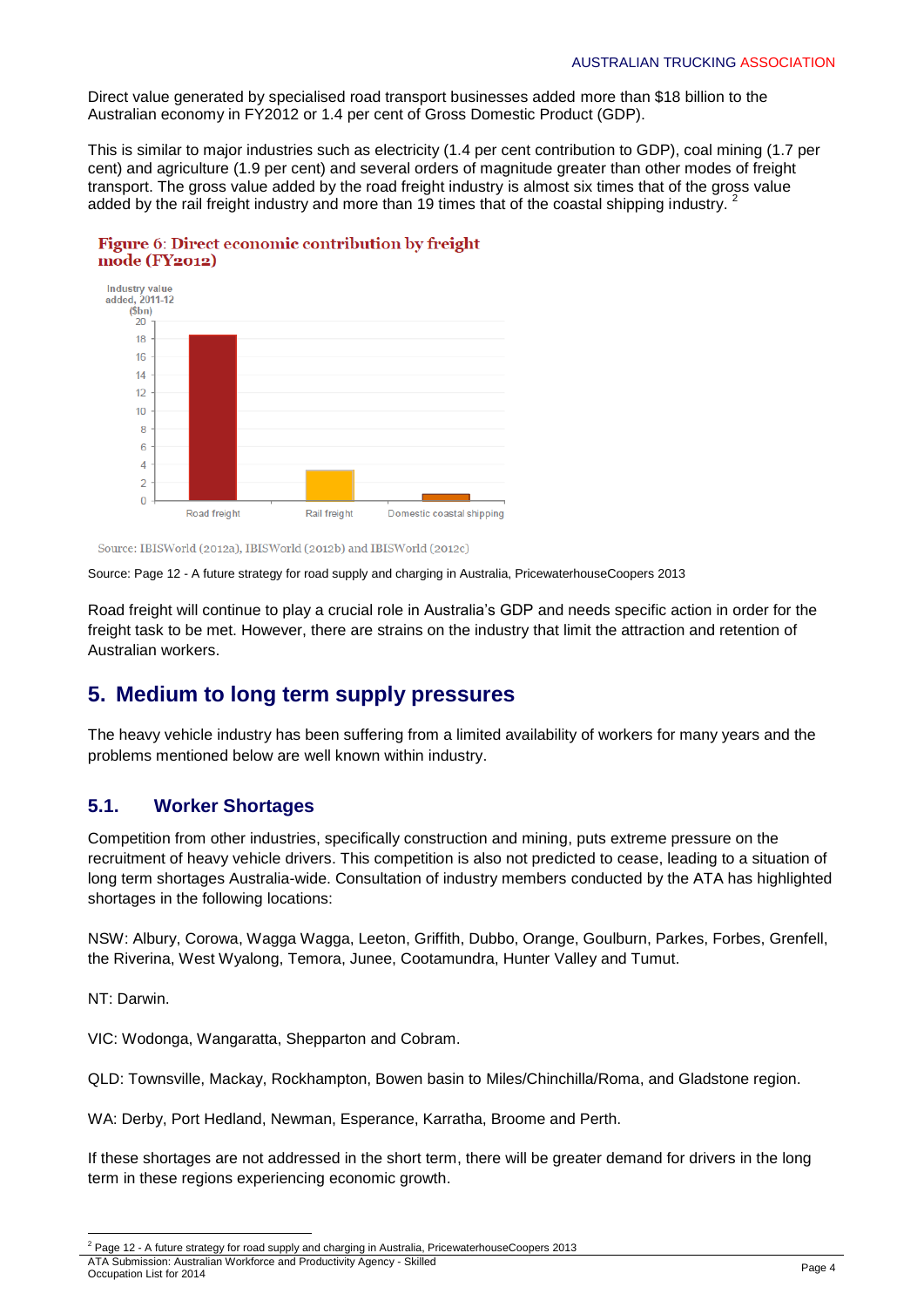One explanation for the lack of available drivers is that the wages offered by competing industries are far higher than what a heavy vehicle driver is generally paid. Mining, specifically in Western Australia and Queensland, offers wages substantially above that which a hire and reward truck driver can earn.

The industry cannot apply for Regional Migration Agreements, which cover most of Australia apart from urbanised cities. This is because heavy vehicle drivers are not eligible for 457 visas.

The industry is also pursuing Labour Agreements (LA) with the Immigration Department. LA's are very demanding for the employer and have strict eligibility conditions that will restrict the success of the program overall. Specifically for the heavy vehicle industry, there is a limit to the type of vehicles that temporary migrants can drive, as Australia has some of the largest truck combinations in the world. The administrative side of completing a LA is intensive and this could prove prohibitive to operators in terms of cost. The LA agreement with industry also has some restrictive guidelines such as operators having to inform third parties of the operators desire to bring in skilled labour.

The benefit for industry, apart from having an employee, is that the migrant employee is tied to the industry for a limited period of time under the labour agreement, meaning they cannot change industry. The government has now allowed the Department to grant LAs autonomously; previously LAs had to be approved by the minister. This simplification of the approval process will increase the attractiveness of LAs to the industry.

There has also been popular discussion of self-driving trucks in the future, however, this is not expected to be suitable for lightly populated areas with unsealed road environments or the vast majority of Australia's sealed rural one and two lane roads. The take up of this as yet unavailable technology would take considerable time to become established even if there was an industry appetite for it, considering that the average age of a prime mover is 13 years and that their corresponding trailers are even older<sup>3</sup>. Accordingly, this is not the solution today to meet our driver shortage issues.

#### **5.2. An ageing workforce**

Many heavy vehicle drivers are approaching retirement age, with new employees required to fill the vacancies created by the retiring drivers. The average age of a truck driver is 43; this is higher than the national average for other industries, 39.<sup>4</sup> The higher average age means that working conditions should be adapted for older workers and future projections of the proportion of older workers in the industry supports this move. The forecasting below shows that nearly half the current workforce will be over 65 by 2026. There is likely to be a high level of retirement due to natural attrition post-2016.



#### Table 2 - Potential share of existing truck drivers leaving due to retirement

*Source: Department of Transport Victoria, 2010, A workforce strategy for road freight drivers: background paper, page 16*

While the workforce still has a high percentage of older employees, their expertise and wealth of experience should be used to industry's advantage. Allowing these employees to mentor new workers and become managers would be a sensible way to use these skills.

<sup>&</sup>lt;u>and the matrice of the set of the set of the set of the set of the set of the set of the set of the set of the s</u>

<sup>4</sup> J.Birdseye News and Media, 'women, an underutilised resource in the transport industry'. 09 September 2011. Isuzu Trucks.

ATA Submission: Australian Workforce and Productivity Agency - Skilled Notice about the continuum of the contract of the contract of the contract of the contract of the contract of the Page 5<br>Occupation List for 2014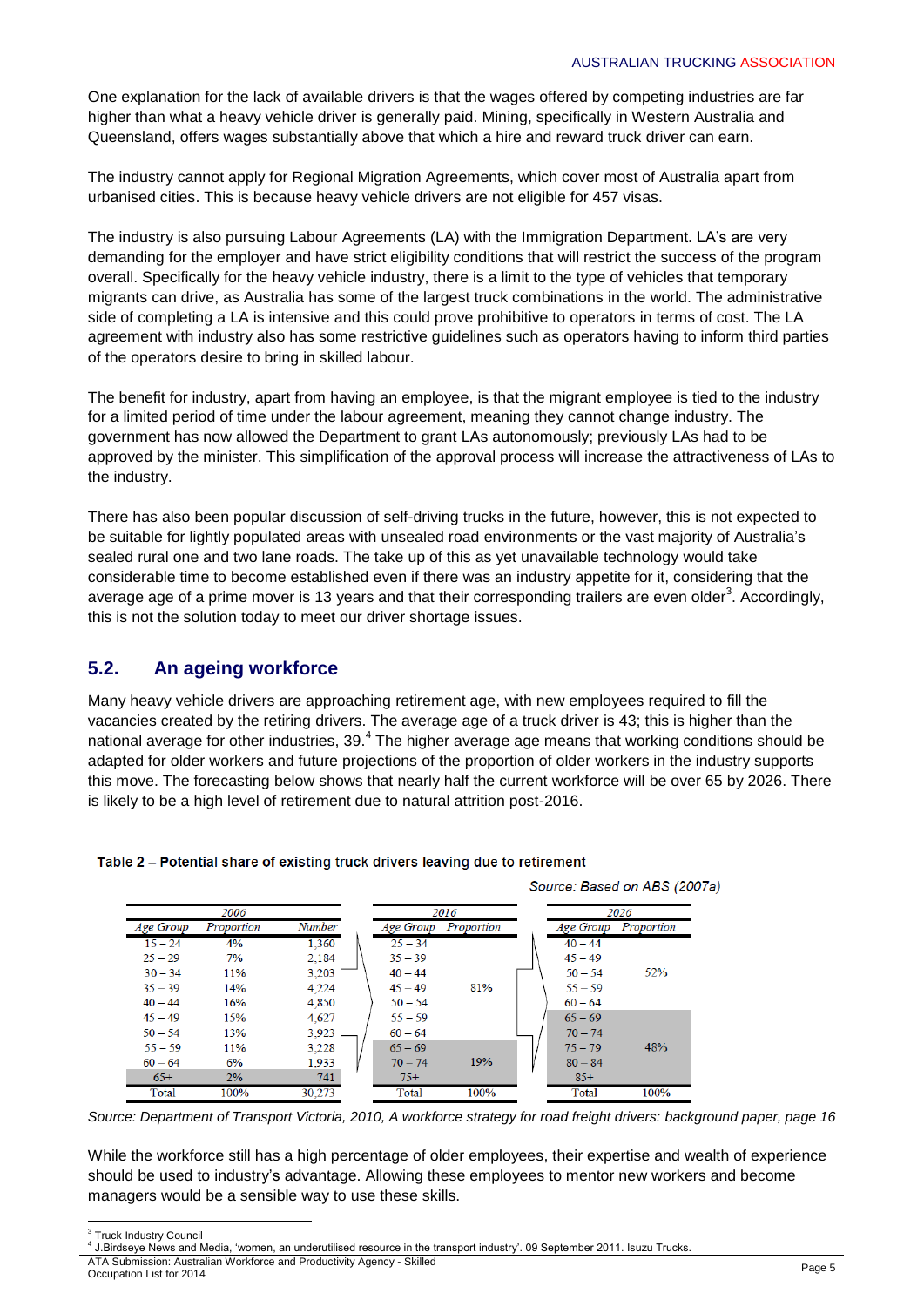Many of these workers do not have formal education qualifications, however, the knowledge they possess more than meets the competency of many qualifications. Recognising professional experience with a formal certificate of achievement and skill attainment would serve to validate these skills appropriately.

Adapting industry operations to suit the demands of an ageing workforce needs to be considered. It has been recommended there be a reduction of manual handling of freight by older workers, along with increased medical support, such as use of occupational therapists. In order to ensure that older drivers maintain their safety there will also be a need to expand medical testing and support services. Additional education about lifestyle choices and health issues should also be promoted.<sup>5</sup>

### **5.3. Lack of women workers and indigenous Australians**

Attracting many capable workers to the industry is important and increasing the diversity of the workforce will help the industry meet demand for labour. However, the industry has generally struggled to attract women and Aboriginal Australians to participate in the heavy vehicle industry.

An AWPA paper released last year<sup>6</sup> stated that "outcomes for Indigenous Australians improve dramatically with education. With increasing education, the employment gap between Indigenous and non-Indigenous people is relatively small." The literacy requirements to become and remain a truck driver are demanding. Safe driving, vehicle compliance and the correct use of equipment is a fundamental principle that cannot be changed to increase workforce participation. All Australians should be provided with the opportunities to contribute to the industry and these should be facilitated through increased education and support from industry.

Some states and territories are providing ongoing initiatives to support their indigenous populations. The Northern Territory has a portfolio of projects including assisting industry to increase its Indigenous employment capacity and traineeships.<sup>7</sup>

Not-for-profit organisations are also focusing efforts to increase Indigenous workforce participation. Nhari Inc, is an Aboriginal not-for-profit organisation dedicated to closing the gap in the health and well-being of Indigenous Australians. The Mummeri Mobo (Alive tomorrow) program is aimed at closing the gap in prelicensing and licensing support for Indigenous people, who often due to their remote circumstances are a disadvantaged demographic in Australia. They have identified a number of issues including a significant gap in the provision of pre-licensing programs for Indigenous youth in remote regions and the disadvantages experienced by many people from license issues when they apply for jobs in the transport industry.

The program aims to improve Indigenous road safety and awareness, and licensing. Programs like Mummeri Mobo should be supported by the government and given adequate funding to achieve their goals.

It further makes sense for women to play a larger role in the trucking industry and not just to meet quotas. Economically, women have proven to be an asset as they are considered by many operators to treat machinery more cautiously and are less likely to behave recklessly, thereby saving companies in the area of costly maintenance and repairs.

Research has also found that "If Australia could close the gap between male and female employment rates it would boost gross domestic product by eleven percent.<sup>8</sup> However, the industry is very male dominated and a perception of a 'boys' club' culture may be off-putting to women.

The lifestyle that is inherent with heavy vehicle driving may be at odds with some women's ambitions to socialise and have a family. Until the lack of adequate female-friendly amenities, flexible work hours and personal safety issues involved with driving trucks are addressed, many women will not believe trucking is an attractive profession where they can achieve long-term aspirations.

It should be noted that manufacturers are making efforts to design their trucks to be more suitable for women. The physical demands for heavy vehicle drivers have reduced over time, as forklift trucks and other loading equipment have reduced the need for physical strain.

**.** 

<sup>5</sup> Department of Transport Victoria, 2010, *A workforce strategy for road freight drivers*, page 17

<sup>6</sup> Australian Workforce and Productivity Agency: Future focus: Australia's skills and workforce development needs , 2012,

<sup>7</sup> The Northern Territory Government - Department of Business *'Gearing Up the Workforce 2012-2015'* 8 R.Zivkusic-Aftasi, It's A Woman's World, Supply Chain Review, August 2012. Page 28 - 31

ATA Submission: Australian Workforce and Productivity Agency - Skilled<br>Occupation List for 2014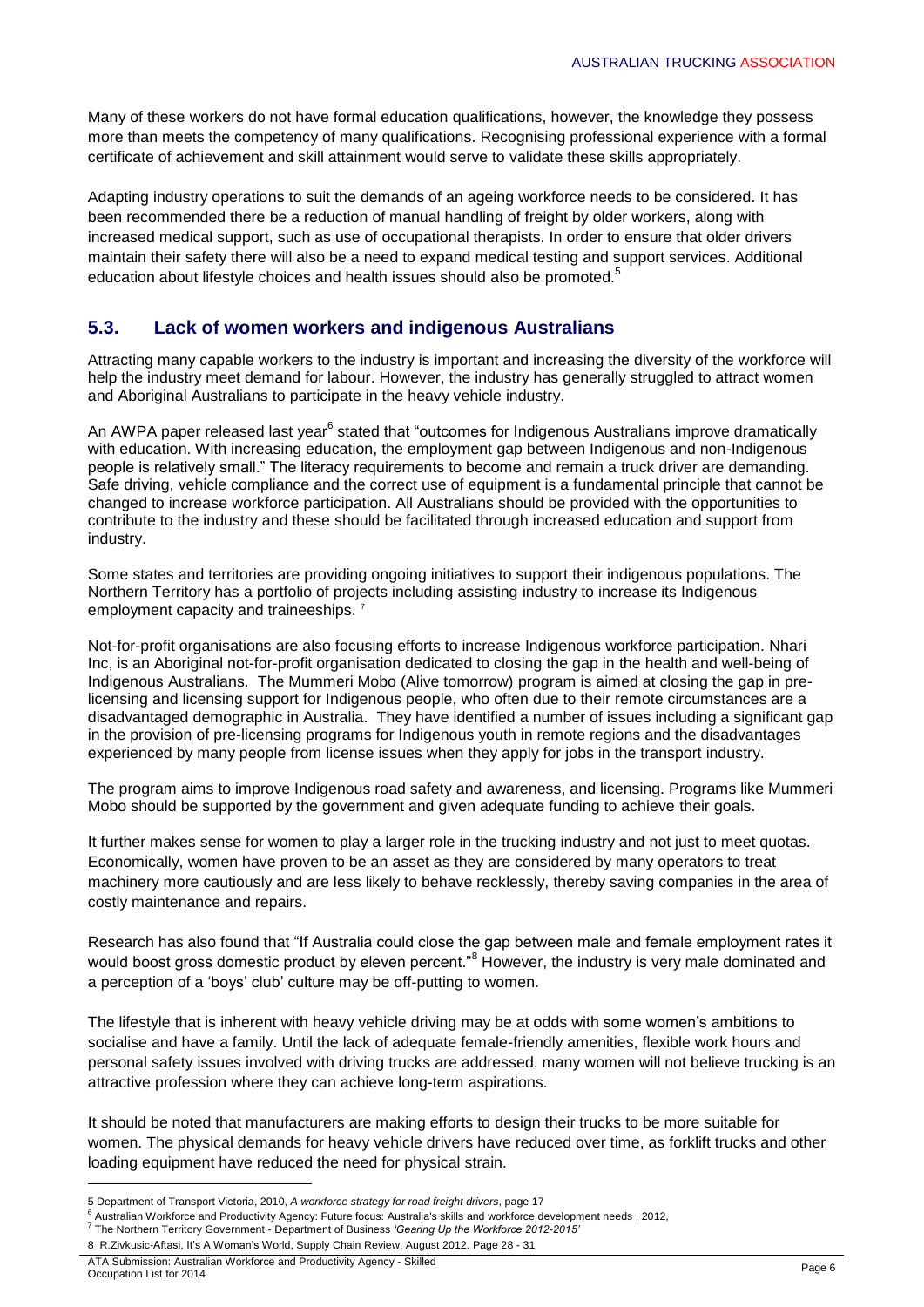Trucks have now been manufactured to be both suitable for men and women; Volvo has publicised that their trucks can suit both 'tall men and short women.'

*"A few years ago it was pointed out that the manual gearboxes were difficult to handle for shorter people; they had difficulty reaching the gear lever from the high seat. So we immediately changed that. Our task is to create trucks that are as comfortable and functional as possible for the specific tasks for which they will be used. The driver should benefit, irrespective of whether it is a woman or a man behind the wheel.<sup>9</sup>*

The industry suffers from the media-sponsored image that there are no female truck drivers. However, the ATA membership has some remarkable women who drive some of the largest heavy vehicle combinations in Australia. Promoting these women would be a good step in supporting the role of women in the industry. Encouraging women drivers to speak to high school students about what it's like to drive a truck would help to attract more young women to the role. "Students need to be better targeted so they're informed about each industry before choosing a career."<sup>10</sup>

Women should be encouraged to become truck drivers but creating and enforcing quotas would not result in the best outcome for industry. There should be equality of opportunity, not equality of outcome; competency and safety have to be paramount.

Women already play a large role in policy direction in the ATA Council and its Committees. Each year, women of distinction are competitively nominated and rewarded with the 'National Trucking Industry Woman of the Year' award at the ATA's annual event. Women in this industry also support each other through associations such as Transport Women Australia, and through individual state associations. This support and recognition in the industry is vital in widely promoting the role of women in transport, and there needs to be a continued drive to make sure that women are recognised for the valuable asset to the industry they are.

#### **5.4. Young people don't want to be truck drivers**

Many young people are struggling to find employment and the heavy vehicle industry is a viable career for this demographic. However, attracting young people to the industry is an issue exacerbated by an ageing workforce, licensing arrangements and a lifestyle that does not suit the aspirations of many young people.

While the Australian Workforce and Productivity Agency emphasises that there has to be increased tertiary education uptake, the increased pressure on under 25s to advance beyond high school is having the effect of undervaluing those who undertake vocational education and those who do not attend university. It means the pool of labour that would previously have been eligible to work in the heavy vehicle industry is being shrunk, yet the ambitions of this generation do not typically include being a truck driver.

The transport logistic industry skills council (TLISC) have stated that 'better marketing to young people at school about the opportunities available is essential. This includes supporting those who work in the carer space, providing tours of facilities, work experience, structured work placements and job readiness transition. Promotion of success stories and case studies that showcase workers also form part of this strategy.' <sup>11</sup>

### **5.5. Tarnished image**

The industry has a negative image which is continually perpetuated by generalisations in the media. For example, the National Portrait Gallery's Face to Face television advertisement, accessible at <*<http://www.starnow.com.au/markbearcampbellbulluss/video/116469/>*>, depicts a stereotypical truck driver in a stained blue singlet coming face to face with an actress. Although the ad is undeniably witty, it also perpetuates a one-dimensional view of the industry. Today, a truck driver is likely to work in a high visibility uniform in a sophisticated truck cab.

<sup>1</sup> 9 M.Vassiliadis, Attracting Women to the driving profession – solution to the approaching driver shortage?. Corporate news, Volvo Group Global, 2<sup>nd</sup> August 2010

<sup>10</sup> R.Zivkusic-Aftasi, It's A Woman's World, Supply Chain Review, August 2012. Page 28 - 31

ATA Submission: Australian Workforce and Productivity Agency - Skilled Notice about the continuum of the contract of the contract of the contract of the contract of the contract of the Page 7<br>Occupation List for 2014 <sup>11</sup> Page 6 TLISC Environmental Scan 2013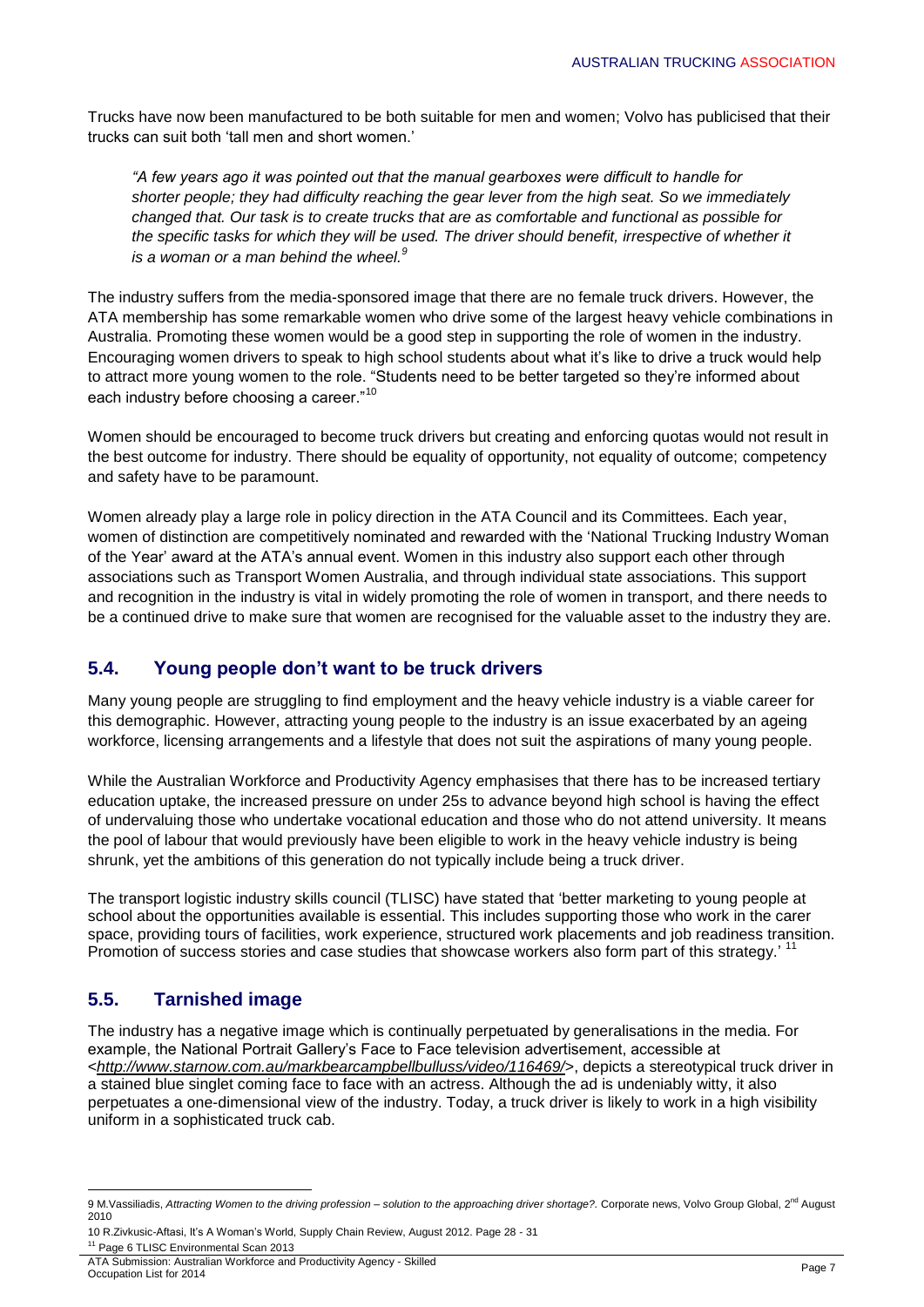Challenging and changing the negative images portrayed by the media about the heavy vehicle industry is important in order to attract new entrants to the industry. For example, the majority of industry operates safely and professionally. However, most national news stories report on heavy vehicle accidents, speeding or bad driving. It should be noted that the cause of a multi-vehicle accident is statistically more likely to be a third party.

Technology also plays a much larger role in the industry than it did twenty years ago, and the interactive nature of the modern industry ought to be attractive to younger workers, who are more in touch with emerging technology than older generations. Operators are now being expected to embrace technology for compliance reasons. This means having drivers being competent to work alongside sophisticated in vehicle telematics. Non-traditional skills training and upward mentoring is required for this.

The ATA holds an event called TruckWeek biennially, which promotes the professionalism of the industry and its contribution to the community. The next TruckWeek is in 2014. The ATA encourages operators to hold BBQs and other public events, and reward good drivers with certificates of recognition. Participating so visibly in the community improves the image of the industry and secures the importance of trucking in regions.

### **5.6. Restrictive regulations**

The current licensing regulations prohibit young people from obtaining a truck license due to mandatory waiting periods on driver licensing progression.

| <b>License category</b> | <b>Current eligibility criteria</b> |  |
|-------------------------|-------------------------------------|--|
| Heavy Rigid (HR)        | Car license held for 2 years        |  |
| Heavy Combination (HC)  | Held HR license for 12 months       |  |
| Multi-Combination (MC)  | Held HC license for 12 months*      |  |

*\* To obtain an MC licence, the applicant must also complete an approved course*

The current graduated licensing system disregards any competency training that a driver undertakes. This contributes to delaying competent drivers and means that there is a shortage of good drivers, especially HC and MC operators. Limiting the natural progression of young drivers in certain license categories restricts the attractiveness of becoming a heavy vehicle driver.

Heavy vehicle drivers are likely to be at least 20 years old before they can drive heavy combinations. This is frustrating for those who would like to work in road transport, and potential workers are more likely to change to a profession that offers faster job progression and earlier access.

Maintaining road safety is the number one priority of any licensing system. However, under the present system limited training is mandated in the current waiting periods. There is a strong argument for competency-based training to be encouraged to make sure that safe driving is taught to potential drivers. The ATA has previously promoted a system in which drivers can advance quickly through the graduated licensing system if they also undertook advanced competency training and assessment, and later demonstrated a history of safe driving on the job in the relevant heavy vehicle class.

Progression to higher levels of heavy vehicle licensing is also constrained because of a shortage of heavy vehicle driving instructors. <sup>12</sup> This is a two-fold problem with TLISC finding that the market is demanding the movement of larger goods in a single trip, which has implications for licensing requirements<sup>13</sup>.

In the longer term, the National Heavy Vehicle Regulator is set to examine the graduated competency-based licensing system and we hope that this will be implemented, given the demand for competency based training. However, such action is some years away.

1

<sup>12</sup> Transport and Logistics Industry Skills Council, Environmental scan logistics management, road transport and warehousing supplement, 2010, page 2 <sup>13</sup> Page 6 TLISC Environmental Scan 2013

ATA Submission: Australian Workforce and Productivity Agency - Skilled Not capital container workloads and inducently rigering community of the control of the control of the Page 8 Page 8 Page 8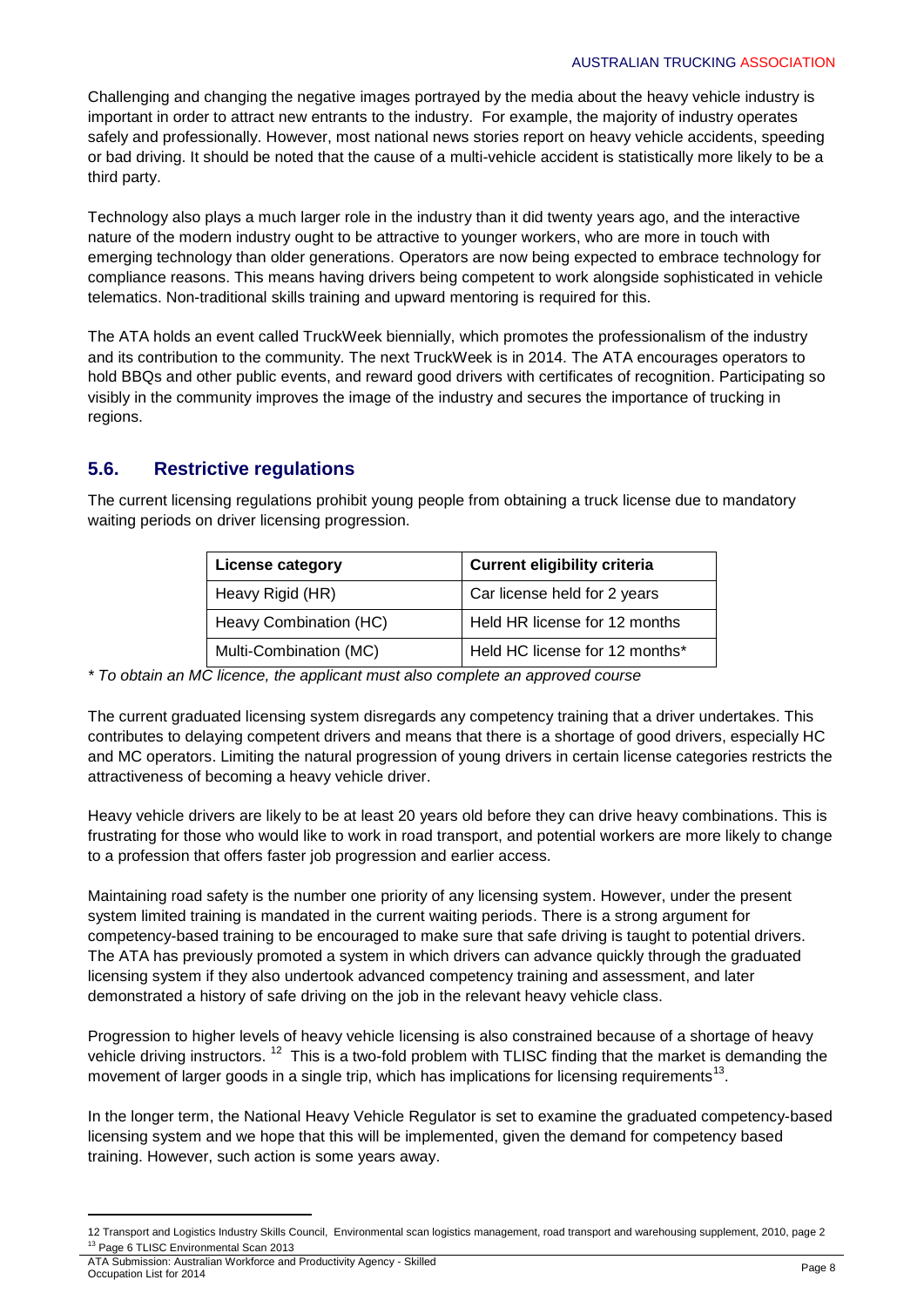### **5.7. Insurance for young drivers**

Insurance premiums for young people are high; this is a significant barrier to operators wanting to hire young workers. Young people, especially males, are considered more likely to be involved in road incidents than older drivers, in general.

However, the evidence runs contrary to this view when examining young truck drivers' incidence rates. National Transport Insurance (NTI) has found there is 'no evidence of drivers under the age of 25 years increasing their involvement in major truck crashes.' They also strongly believe that the lowering of the involvement of under 25's in accidents is due to improved management and the monitoring of apprentices.<sup>14</sup>



**Accident Rate by Age of Driver**

High insurance premiums and other high costs limit the amount of in-cab training young drivers are able to afford and undertake. There may be greater opportunities for interactive simulated training, but it is unclear whether operators would pay for training when no freight is moved.

Drivers who undergo advanced competency based training should be rewarded for their efforts with reduced insurance premiums, as is custom with advanced competency training in light vehicles when a driver obtains a driver's license.

#### **5.8. High responsibility**

The industry is subject to increasing compliance regulation. Chain of responsibility and fatigue management affects all areas of the trucking business, meaning from the manager down to the driver, there are huge compliance requirements on every operation they carry out. Improving the safety and accountability of the industry is important. However, the gradual increase in regulatory paperwork and compliance processes is likely to put potential workers off, and it also burdens current workers with extra paperwork.

Additionally, there is an increasingly higher demand for literacy skills to perform satisfactorily in the industry. The work diary which each driver must correctly fill in to comply with legal working and rest hour rules, has been rated 4 out of 5 in terms of the English language skills required to complete it.

### **5.9. Health problems**

**.** 

The sedentary lifestyle of a truck driver can contribute to health problems. Facilities provided at truck stops or on the road are limited and often unhealthy. This increases the long-term risk of serious health issues like heart disease and diabetes. The prevalence of sleep apnoea in the industry is of huge concern for fatigue management and the ongoing health and well-being of drivers.

*Source: page 23 2013 Major Investigation Report NTI*

<sup>14</sup> National Transport Insurance, Major Accident Investigation Report, 2011, page 21

ATA Submission: Australian Workforce and Productivity Agency - Skilled<br>Occupation List for 2014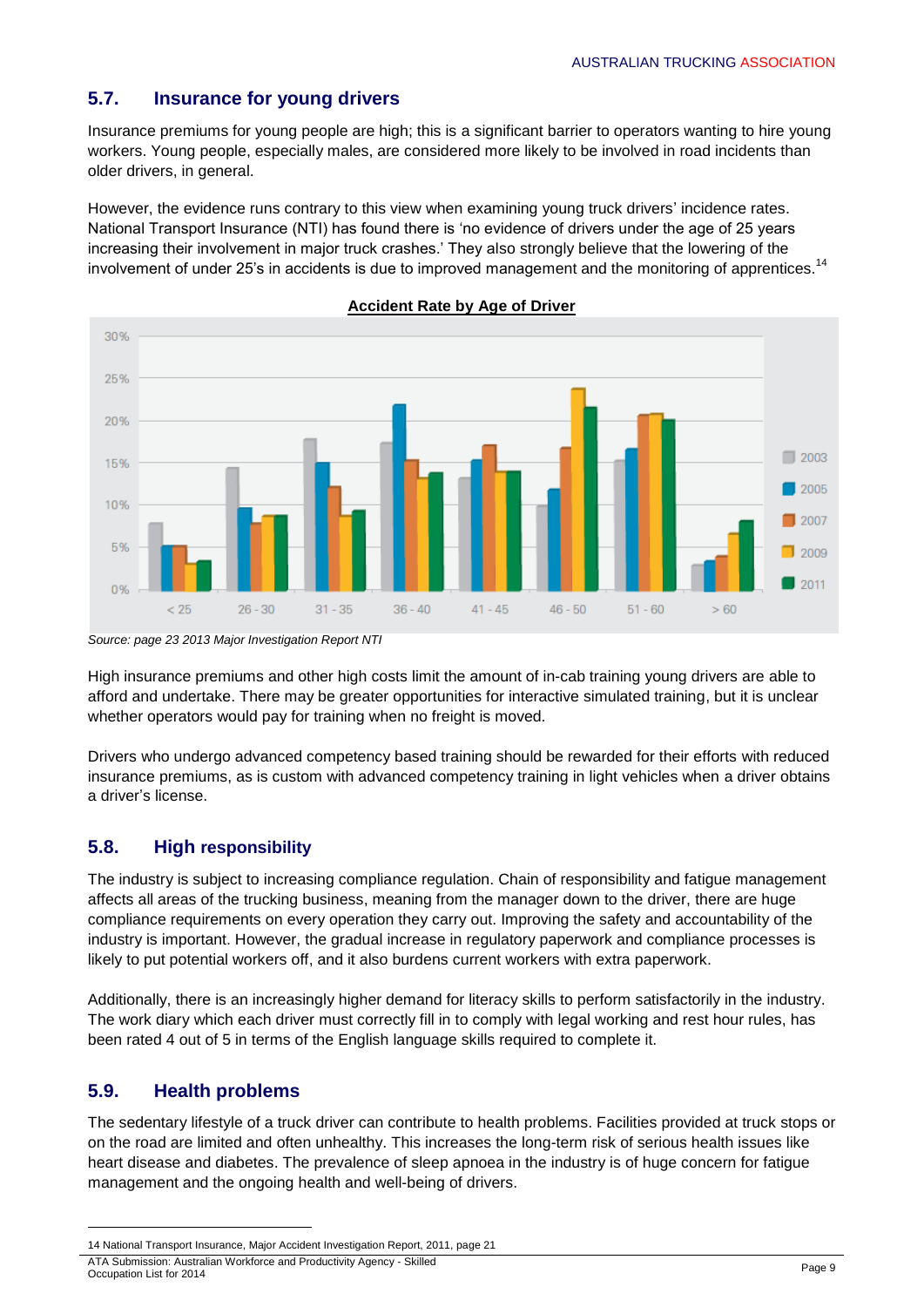Sleep apnoea and other sleep disorders are being addressed in the industry with many managers encouraging their workers to be tested. However, waiting periods for testing can be long and workers could be prevented by road agencies or employers from working until the test results are available.

Drivers typically undertake limited exercise and long working hours can reduce their motivation to undertake physical exertion. Education programs about the importance of a good diet and healthy living in the heavy vehicle workforce should be promoted by industry and government.

### **5.10. Family life work balance**

Working as a truck driver is a very diverse lifestyle; it could involve long haul, short haul, overnight or early morning work. This disruptive lifestyle is not attractive to many people and does not generally match the aspirations of younger, urban people.

Apart from long periods away from home, both rest area and truck stop amenities in most places are not up to a suitable standard. The poor standard affects the overall working conditions that truck drivers have to deal with. Improving rest areas and change over bays where workers can swap trailers must be an objective of government when upgrading roads, as this would not only increase the use of the amenities but better support fatigue management throughout the industry.

Improving the flexibility of work hours needs to happen if there is to be a greater diversity in the workforce. Short shift driving would target over 35's, those with families and women in the industry. While this is one of the clearest ways to attract and retain workers, operators are resistant to an idea that will increase costs just to suit some of the workforce. The 'just in time' response to demand for freight movements also means that these kind of options cannot always be practical.

### **5.11. Occupational injuries**

Industry has strived to improve its safety record, compliance and competency to increase the professionalism of the industry. Better maintained vehicle equipment along with smarter in-vehicle technology has made safety compliance, and especially fatigue, easier to monitor. However, some dangerous practices still continue, such as not wearing a seatbelt and inappropriate use of loading equipment.

Promoting appropriate guidelines to make sure all drivers are aware of how to use equipment safely is supported by the ATA.

### **5.12. Limited training opportunities**

Training and education have not been historically provided to many in the industry, as the larger part of industry is made up of smaller enterprises are unable to provide or pay for additional training. Additionally, the industry does not have an accredited apprenticeship scheme. The lack of an established training scheme makes choosing a 'profession' in the industry uncertain.

Larger operators can provide mentoring, compliance guidance and training. However, there is a view that if training is given drivers will leave the heavy vehicle industry for a higher paying position with the resources sector, limiting the willingness of operators to provide additional training.

Establishing a national apprenticeship scheme and encouraging colleges to provide relevant courses would secure younger workers into the trade. Improved education on compliance issues in the future is vital to industry understanding its responsibilities as well as having a workforce that can care and act on legislative matters.

Schneider National, in the US, has a very successful training program, where it offers continual training and promotes a program that offers drivers opportunities to diversify into the mode of freight movement they want e.g. regional, tanker etc.<sup>15</sup>

**<sup>.</sup>** <sup>15</sup> D.Whistler 'Schneider offers \$6,000 tuition reimbursement to attract drivers' Fleet Owner ,25<sup>th</sup> July 2012

ATA Submission: Australian Workforce and Productivity Agency - Skilled Occupation List for 2014 Page 10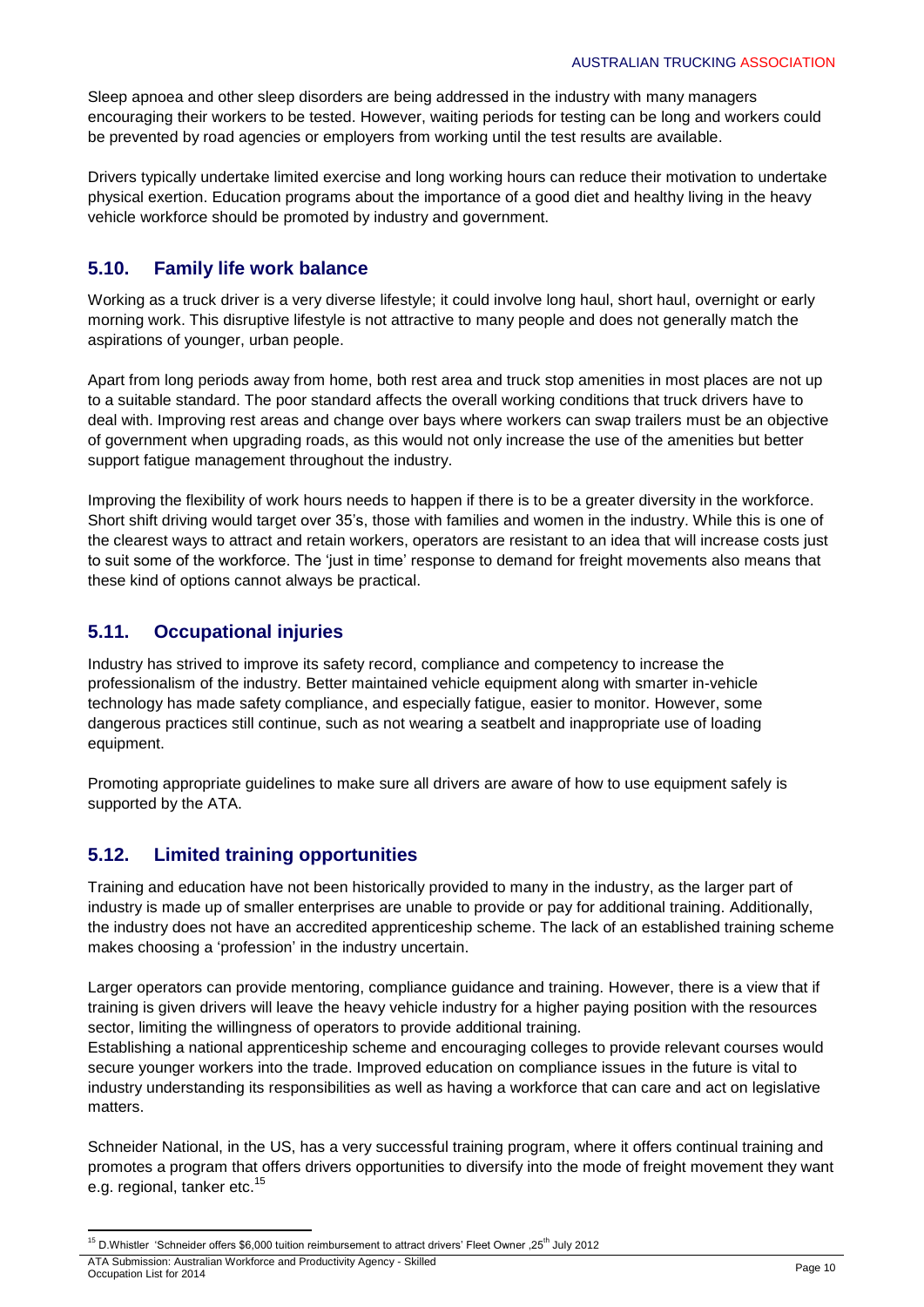Established registered training organisations (RTOs) offer comprehensive competency-based training, new regulations were implemented earlier this year in NSW. This has changed the onus from NSW Roads and Maritime services (RMS) to monitor the output of the RTO, to the RTO to make sure they are meeting the competency guidelines. The outcome of this change in regulation has meant that drivers are not getting adequate training and RTOs that do not provide proper training simply disappear if they are investigated.

This issue is compounded by the fact there is a shortage of trainers in RTOs at the moment.

Up-skilling in regional and remote areas is a challenge for some companies due to a lack of access to suitable trainers and assessment resources<sup>16</sup>.

### **6. Current policies to address shortages don't go far enough**

### **6.1. Australian Trucking Association**

At Trucking Australia 2013, the ATA's annual event, a list of aspirational goals for the ATA and its member associations was created. It specifies that the ATA would work with its member associations to address:

Industry Training & Qualifications

- Identify industry cadetships, traineeships, work placement programs, and in doing so map existing skill development programs across all States of Australia.
- Provide useful course and career information to school leavers and school career counsellors.
- Represent industry at development seminars for career counsellors.
- Promote the skilling and career path opportunities of the trucking industry to schools, their students and families.

Strengthening & Promoting Industry

- Market professional opportunities in the industry, and the talented and successful people involved.
- Identify industry opportunities to raise career awareness amongst population cohorts traditionally under-represented in road transport, and to lower any non-regulatory barriers to entry.
- Work with government and relevant government agencies to ensure drivers are identified as "skilled employees".
- Work with government to expand truck stop availability and improve their personal amenities and other facilities.

Barriers to Entering the Industry

 Build on previous work to influence driver licensing regulations so that a person may drive a heavy and/or multiple combination vehicle once able to demonstrate relevant competence.

## **6.2. The Transport and Logistics Industry Skills Council (TLISC)**

TLISC has been very active in improving the talent of the workforce and helping to solve labour shortage problems. TLISC also offers training packages in transport.

TLISC recommends several ways to boost productivity, including regulatory reform, innovation, infrastructure investment and effective workforce development and skills strategies.

The ATA Skills and Workforce Committee has been involved with providing information to TLISC about issues in the industry.

TLISC uses a range of contemporary skills and workforce development practices included those facilitated through the National Workforce Development Fund (NWDF) brokered by the industry skills council.

<sup>1</sup> <sup>16</sup> Page 3 TLISC Environmental Scan 2013

ATA Submission: Australian Workforce and Productivity Agency - Skilled Occupation List for 2014 Page 11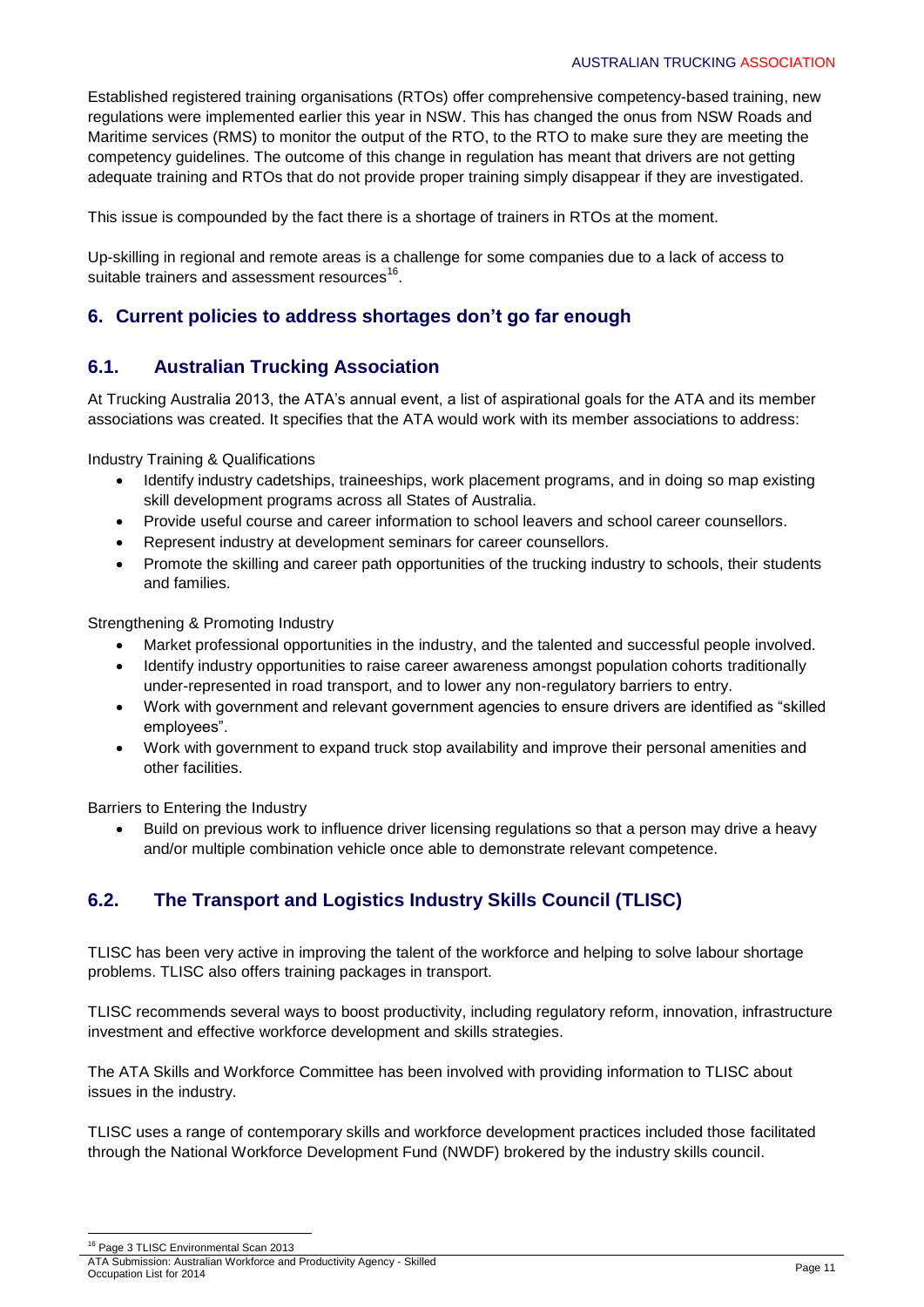#### *National Workforce Development Fund*

This is a five year, \$700m fund created by the Australian Government that seeks to support workforce training and development in areas of present and future need. TLISC is the NWDF broker in the industry delivering \$10.4 million to 1,667 workers and trainers in 92 enterprises in 2012.

Transport managers and truck drivers are on the priority occupation list. The support TLISC provides to the industry is in developing a tailored training program that suits the needs of either the enterprise or the individual, identifying appropriate Registered Training Organisations (RTOs) and assisting in the application process.

#### *WELL Program*

The WELL program is focused on improving the communication, writing, reading and numeral skills for existing workers, particularly remote and regional workers.

#### **6.3. State based programs**

#### **Queensland**

The Department of Transport and Main Roads has shown commitment to workforce development in industry by agreeing to fund and host a small team called TLI Connect. The newly formed Transport and Logistics Workforce Advisory Committee (TLWAC) will inform and lead the initiatives this team will support.

Attracting Youth to industry - This year the GenR8 youth engagement project saw 62 students from 5 schools graduate with a Certificate II in Logistics. More than 50% of these students have now gained employment outcomes in industry. This program continues to grow and will roll out in North Queensland and South West Queensland in 2014.

The TLI Connect team are currently undertaking one-on-one interviews with each TLWAC member to identify the current priority issues for industry and to determine the areas of focus. To date a couple of recurring themes are a) the overall skills shortage - we need to attract people into industry and b) the ageing workforce.

#### **Victoria**

#### *VicRoads Heavy Vehicle Licensing Access Project (HVLAP)*

This program is an accelerated licence graduation for a heavy combination vehicle driver. Some of the parameters for gaining a HC licence using the HVLAP method, will include supervised and non-supervised hours of driving, which will then allow the applicant to be assessed for a HC licence. Essentially, there is the opportunity to obtain a HC licence in 3 to 4 months with plenty of driving exposure, as opposed to 12 months or longer now where there may be little or no driving exposure.

This program is still in the establishment phase.

While the above industry and TLISC actions support driver up-skilling, medium and long-term driver shortages will remain and require more concerted action to enhance the driver fleet to meet the freight task.